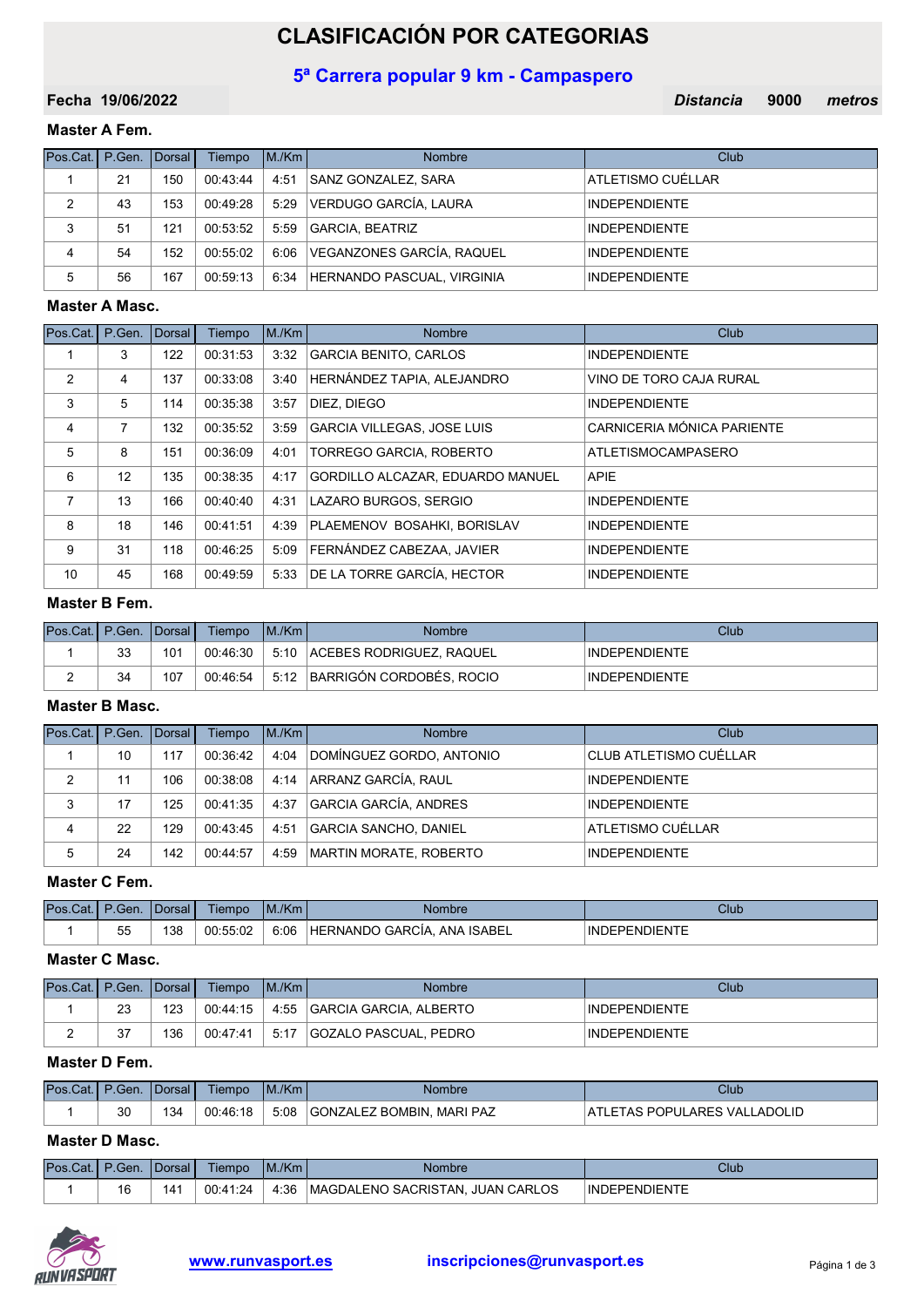#### Master D Masc.

| Pos.Cat.   P.Gen.   Dorsal |    |     | Tiempo   | IM/Km | <b>Nombre</b>              | Club                 |
|----------------------------|----|-----|----------|-------|----------------------------|----------------------|
|                            | 20 | 104 | 00:43:12 | 4:48  | ARAGÓN RIVAS, JUAN CARLOS  | <b>INDEPENDIENTE</b> |
|                            | 50 | 133 | 00:53:19 |       | 5:55 GOMEZ ESTEBAN, RAFAEL | <b>INDEPENDIENTE</b> |

#### Master E Fem.

| IPos.Cat.I P.Gen. IDorsal I |    |     | Tiempo   | IM/Km | <b>Nombre</b>                          | Club                            |
|-----------------------------|----|-----|----------|-------|----------------------------------------|---------------------------------|
|                             | 26 | 112 | 00:45:59 |       | 5:06 DE FRUTOS GARCÍA, MARÍA ASCENSIÓN | <b>COMERCIAL ULSA ATLETISMO</b> |
|                             | 38 | 149 | 00:48:29 | 5:23  | <b>SANCHO ESCRIBANO, BEATRIZ</b>       | <b>INDEPENDIENTE</b>            |

#### Master E Masc.

| Pos.Cat.   P.Gen.   Dorsal |    |     | Tiempo   | IM/Km | <b>Nombre</b>                     | Club                 |
|----------------------------|----|-----|----------|-------|-----------------------------------|----------------------|
|                            | 27 | 126 | 00:46:02 |       | 5:06 GARCÍA GARCÍA. ÁNGEL         | <b>INDEPENDIENTE</b> |
| 2                          | 28 | 145 | 00:46:13 |       | 5:08 PEREZ ESPARTERO, PEDRO PABLO | <b>SOLORUNNERS</b>   |
|                            | 41 | 110 | 00.49.10 | 5:27  | CANORA FERNÁNDEZ, SANTIAGO        | A PIE                |
| 4                          | 42 | 120 | 00:49:11 |       | 5:27 FRAILE FERMOSEL, VICENTE     | <b>INDEPENDIENTE</b> |

#### Master F Fem.

| Pos.<br>.Cat | Gen. | TDorsal | --<br>Tiempo  | M/Km | <b>Nombre</b>                                            | Club                      |
|--------------|------|---------|---------------|------|----------------------------------------------------------|---------------------------|
|              | 36   | 108     | 47:30<br>00.4 | 5:16 | <b><i>ISERRAT</i></b><br>:ERES<br><b>MON</b><br>$\Delta$ | NIENTE<br><b>INDEPEND</b> |

#### Master F Masc.

| IPos.Cat.I P.Gen. IDorsal I |    |     | Tiempo   | IM/Km | Nombre                                | Club                         |
|-----------------------------|----|-----|----------|-------|---------------------------------------|------------------------------|
|                             | 19 | 148 | 00:42:11 | 4:41  | <b>RUIZ SANZ, FRANCISCO CARLOS</b>    | ATLETAS POPULARES VALLADOLID |
| ∼                           | 39 | 100 | 00:48:55 |       | 5:26 ACEBES GARCÍA, JUAN CARLOS       | <b>INDEPENDIENTE</b>         |
|                             | 53 | 116 | 00:54:53 |       | 6:05   DIEZ PEREZ DE MEZQUIA, RICARDO | ATLETAS POPULARES VALLADOLID |

#### Master G Masc.

| Pos.Cat. | P.Gen. Dorsal |     | Tiempo   | IM/Km | <b>Nombre</b>              | Club                         |
|----------|---------------|-----|----------|-------|----------------------------|------------------------------|
|          | 29            | 127 | 00:46:13 | 5:08  | GARCÍA LAZARO, MANUEL      | <b>INDEPENDIENTE</b>         |
| 2        | 46            | 103 | 00:50:07 | 5:34  | ALONSO DOCE, JUAN          | ATLETAS POPULARES VALLADOLID |
| 3        | 47            | 124 | 00:50:07 | 5:34  | GARCIA GARCIA, JOSE MARIA  | ATLETAS POPULARES VALLADOLID |
| 4        | 48            | 102 | 00:52:18 | 5:48  | AIRES COSANO, ANTONIO      | ATLETAS POPULARES VALLADOLID |
| 5        | 49            | 109 | 00:52:44 | 5:51  | CALVO ALONSO, GREGORIO     | ATLETAS POPULARES VALLADOLID |
| 6        | 52            | 143 | 00:54:08 | 6:00  | MARTINEZ FERNANDEZ. EMILIO | ATLETAS POPULARES VALLADOLID |

#### SUB 20 Fem.

| Pos.Cat.I | P.Gen.   | <b>IDorsal</b> | Tiempo   | M/Km | Nombre                                          | Club                |
|-----------|----------|----------------|----------|------|-------------------------------------------------|---------------------|
|           | つに<br>ບບ | 169            | 00:47:26 | 5:16 | <b>CELIA</b><br><b>DIEGO</b><br>) GARCIA.<br>DE | DEPENDIENTE<br>'INL |

# Senior Fem.

| Pos.Cat.   P.Gen.   Dorsal |    |     | Tiempo   | IM/Km | <b>Nombre</b>                  | Club                     |
|----------------------------|----|-----|----------|-------|--------------------------------|--------------------------|
|                            | 14 | 113 | 00:40:47 | 4:31  | <b>IDELGADO SAUCEDO. IRENE</b> | COMERCIAL ULSA ATLETISMO |
| _                          | 40 | 131 | 00:48:55 |       | 5:26 GARCIA TORRES, SUSANA     | <b>APIE</b>              |
|                            | 44 | 119 | 00:49:52 |       | 5:32 FERNANDEZ PEREZ. ESTHER   | <b>INDEPENDIENTE</b>     |

# Senior Masc.

| Pos.Cat. | P.Gen. Dorsal  |     | Tiempo   | IM/Km | <b>Nombre</b>                     | Club                     |
|----------|----------------|-----|----------|-------|-----------------------------------|--------------------------|
|          |                | 111 | 00:30:02 | 3:20  | CARABIAS HERRERO, ALEJANDRO       | COMERCIAL ULSA ATLETISMO |
| 2        | $\mathfrak{p}$ | 144 | 00:31:19 | 3:28  | PELAEZ PUEBLA, ALBERTO            | <b>INDEPENDIENTE</b>     |
| 3        | 6              | 130 | 00:35:46 | 3:58  | GARCIA SANZ, ISMAEL               | <b>INDEPENDIENTE</b>     |
| 4        | 9              | 139 | 00:36:35 | 4:03  | LAZCANO MARTINEZ. ALVARO JOSÉ     | <b>INDEPENDIENTE</b>     |
| 5        | 15             | 140 | 00:40:50 | 4:32  | LÓPEZ DE LOS MOZOS CRESPO, SERGIO | <b>APIE</b>              |
| 6        | 25             | 105 | 00:45:10 | 5:01  | ARRANZ ARRANZ, ALFREDO            | <b>INDEPENDIENTE</b>     |
|          | 32             | 128 | 00:46:29 | 5:09  | <b>GARCÍA MONGE, ABEL</b>         | <b>INDEPENDIENTE</b>     |